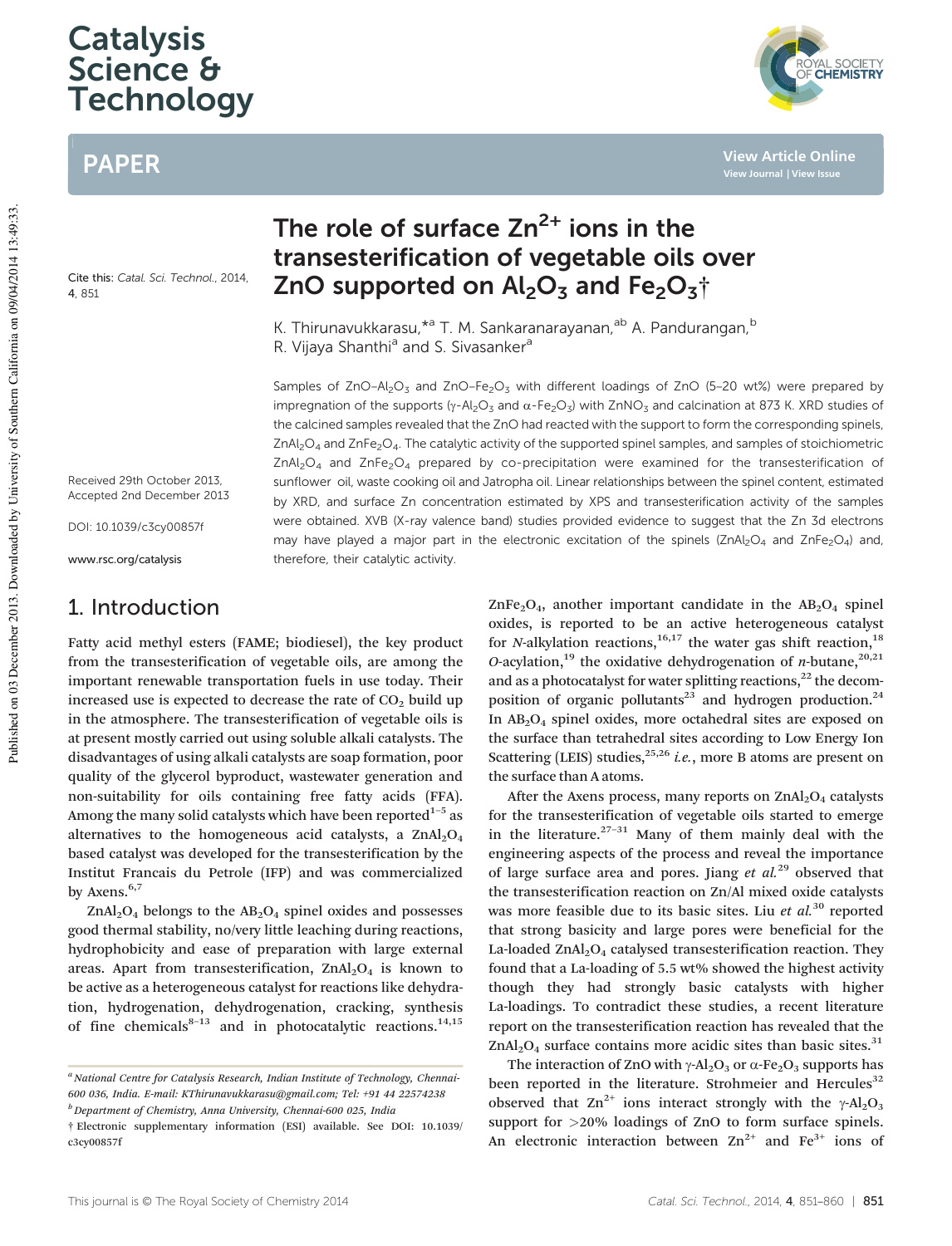$ZnFe<sub>2</sub>O<sub>4</sub>$ –ZnO catalysts was observed through Mossbauer spectroscopy by Armendariz *et al.*<sup>21</sup> though the  $\text{Zn}^{2+}$  ions were not involved directly in the oxidative dehydrogenation reaction of *n*-butane. Unfortunately, the authors could not observe the same interaction with  $Fe<sub>2</sub>O<sub>3</sub>$ -ZnFe<sub>2</sub>O<sub>4</sub> catalysts as Zn is inactive in Mossbauer spectroscopy. The role of Zn-ions in spinel catalysis has been recognised in the following studies. Sreekumar and Sugunan studied alkylation reactions of Zn–Co mixed ferrites and observed that the catalyst with a ratio with more  $Zn^{2+}$  content is more active and selective for the *N*-methylation reaction of aniline.<sup>17</sup> Vijayaraj and Gopinath<sup>16</sup> observed an active spacer role of the  $\text{Zn}^{2+}$  ions for the *N*-methylation reaction on Zn–Cu mixed ferrites and a stabilizer role of the  $\text{Zn}^{2+}$  ions towards the Cu<sup>2+</sup> ions during the reaction, from XPS studies.

We now present our studies on the catalytic activity of ZnO supported on  $\gamma$ -Al<sub>2</sub>O<sub>3</sub> and  $\alpha$ -Fe<sub>2</sub>O<sub>3</sub> in the transesterification of vegetable oils, *viz.* sunflower oil, waste (used) sunflower oil and Jatropha oil, carried out as part of our ongoing research on the transesterification of vegetable oils with solid oxide catalysts and spinel oxides.<sup>33,34</sup> Samples of ZnO–Al<sub>2</sub>O<sub>3</sub> and ZnO–Al<sub>2</sub>O<sub>3</sub> containing different amounts of ZnO were prepared by impregnation, characterized by physicochemical methods and their activities for the transesterification with methanol of sunflower oil, waste cooking oil and Jatropha oil were evaluated in a batch reactor. XPS studies reveal the active role of Zn-ions in the transesterification reactions.

## 2. Experimental section

## 2.1. Materials used and preparation of catalysts

Cooking grade sunflower oil, waste (used) sunflower oil and Jatropha oil were procured locally. Their fatty acid compositions are reported in Table 1. Methanol (AR Grade; SRL, India) was distilled and dried over a molecular sieve (4 Å) prior to use.

Samples of  $ZnO-Al<sub>2</sub>O<sub>3</sub>$  and  $ZnO-Fe<sub>2</sub>O<sub>3</sub>$  with different loadings of ZnO (5–20 wt%) were prepared by impregnation of the supports (γ-Al2O3 and  $α$ -Fe2O3) with ZnNO<sub>3</sub>, drying in air (353 K; 12 h) and calcining at 873 K (6 h). Additionally, spinels of  $ZnAl<sub>2</sub>O<sub>4</sub>$  and  $ZnFe<sub>2</sub>O<sub>4</sub>$  were prepared by mixing stoichiometric amounts of the required metal nitrate solutions (1 : 2 mole ratio; 40 ml) and adding rapidly to a solution of NH4OH (25 wt%; vol. 25 ml) at room temperature (300 K) under constant and vigorous stirring. The precipitates were aged for 12 hours and dried at 353 K in an air oven for about 12 hours. The dried materials were powdered and calcined at 873 K for 6 h. The stoichiometric spinels are represented by the general formula  $ZnB_2O_4$ , where B is Al or Fe, and the non-stoichiometric mixed oxides are represented by *n*ZnB, where *n* represents the wt% of ZnO loading in the support.

## 2.2. Characterization of supports and catalysts

X-ray diffraction (XRD) patterns of the calcined materials were obtained using a Rigaku Miniflex II with Cu Kα radiation. The phases were identified by matching of the peaks with JCPDS (Joint Committee on Powder Diffraction Standards) data files. Surface area determination was performed by the BET method (Micromeritics ASAP 2020). Before analysis the samples were degassed at 623 K for 8 to 10 h. The acidity of the samples was measured by the temperature-programmed desorption (TPD) of ammonia (AutoChem 2910, Micromeritics, USA). The standard procedure for the TPD measurements involved the activation of the sample in flowing He at 873 K (1 h), cooling to 323 K, adsorbing NH<sub>3</sub> from a He-NH<sub>3</sub> (10%) mixture, desorbing in He at 323 K for 30 min, and finally carrying out the TPD experiment by raising the temperature of the catalyst in a programmed manner (10 K min<sup>-1</sup>). The areas under the TPD curves were converted into meq  $NH<sub>3</sub>$ per gram of catalyst based on injection of known volumes of the He–NH<sub>3</sub> mixture under similar conditions.

Diffuse reflectance UV-Vis spectra of the powder samples were recorded on a Thermoscientific Evolution-600 spectrometer. BaSO<sub>4</sub> (spectral grade) was used as a reference material. XPS measurements were carried out using a multiprobe system (Omicron Nanotechnology, Germany) equipped with a dual Mg/Al X-ray source and a hemispherical analyzer operating in constant analyzer energy (CAE) mode. The spectra were obtained with a 50 eV pass energy for the survey scan and 20 eV for individual scans. The Mg Kα X-ray source was operated at 300 W and 15 kV. The base pressure in the analyzing chamber was maintained at  $1 \times 10^{-10}$  mbar. The data were processed with the Casa XPS program (Casa Software Ltd., U.K.). The peak areas were determined by integration employing a Shirley-type background. Peaks were considered to be a mix of Gaussian and Lorentzian functions in a 70/30 ratio. The peaks were calibrated by taking the adventitious carbon's C 1s line as 284.9 eV. Fourier transform infrared (FT-IR) spectra for the samples were recorded using a Bruker Tensor-27 instrument.

| Table 1 Composition of the vegetable oils |               |                                                   |                              |  |
|-------------------------------------------|---------------|---------------------------------------------------|------------------------------|--|
| Fatty acid composition [%]                | Sunflower oil | Waste cooking oil                                 | Jatropha oil                 |  |
| Palmitic acid $(C_{16:0})$                | 6.5           | 6.3                                               | 17.9                         |  |
| Stearic acid $(C_{18:0})$                 | 0.5           | 0.5                                               | 7.3                          |  |
| Oleic acid $(C_{18:1})$                   | 22.5          | 21.9                                              | 41.8                         |  |
| Linoleic acid $(C_{18:2})$                | 70.5          | 68.8                                              | 25.0                         |  |
| Free fatty acids (FFA)                    |               | $2.5/[C_{16}, 0.2; C_{18:1}, 0.9; C_{18:2}, 1.4]$ | $8.0/[C_{16}, 2.0;$          |  |
|                                           |               |                                                   | $C_{18:1}$ , 3.2; $C_{18:2}$ |  |
|                                           |               |                                                   | 2.4; $C_{18}$ , 0.4]         |  |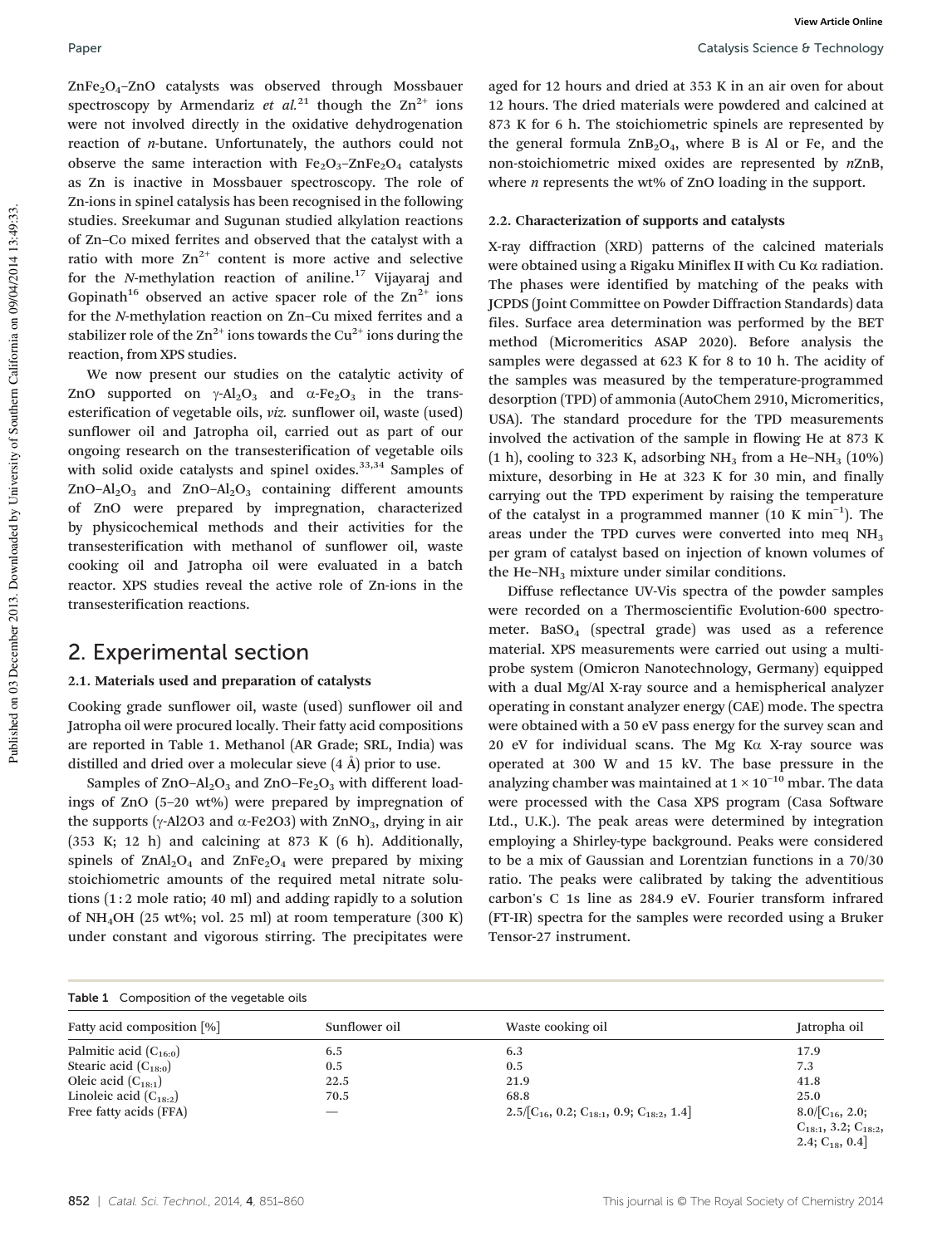## 2.3. Transesterification of vegetable oils

The catalytic activity of the samples was evaluated in an SS batch reactor (Parr, USA; 300 ml) at different run durations  $(2-10 h)$  and at different temperatures (393–453 K) using 1 g of finely ground catalyst (passing through ASTM 200 Mesh). The amount of oil used was 20 g; the amount of methanol used depended on the required oil/methanol mole ratio. The stirring speed for all the runs was maintained at 600 rpm. At the end of the desired reaction time, the autoclave was cooled to room temperature, the product was diluted with water (100 ml), and the catalyst was removed by filtration. The two liquid layers were separated using a separating funnel, the lower layer consisting of water, glycerol and methanol and the upper one containing fatty acid alkyl esters, unreacted oil and intermediate products.

## 2.4. Product analysis

The product composition was determined by analyzing the oil layer in a gas chromatograph (Perkin-Elmer Clarus 500) equipped with an FID detector using a high temperature metallic capillary column (PDMS; 6 m  $\times$  0.53 mm, 1 µm film thickness). Conversion and selectivity values are expressed as wt% in all the tables and figures.

## 3. Results and discussion

### 3.1. Physicochemical properties

3.1.1. Surface area and acidity. The surface area and acidity of the various oxides and mixed oxides including the two spinels,  $ZnAl<sub>2</sub>O<sub>4</sub>$  and  $ZnFe<sub>2</sub>O<sub>4</sub>$  are presented in Table 2. The surface areas of the mixtures of  $Al_2O_3$  and ZnO after calcination at 873 K are smaller than those expected for the physical mixtures of  $Al_2O_3$  and ZnO. In fact, they are slightly closer to the values expected for mixtures of  $Al_2O_3$  and  $ZnAl<sub>2</sub>O<sub>4</sub>$  suggesting that ZnO and  $Al<sub>2</sub>O<sub>3</sub>$  have reacted to form the ZnAl<sub>2</sub>O<sub>4</sub> spinel and the mixtures are probably  $ZnAl<sub>2</sub>O<sub>4</sub>$ supported on  $Al_2O_3$ . In the case of  $ZnFe_2O_4$  it is difficult to analyze the data with reasonable accuracy due to the small areas involved. Even so, the values are close to those expected for mixtures of  $Fe<sub>2</sub>O<sub>3</sub>$  and  $ZnFe<sub>2</sub>O<sub>4</sub>$ . The XRD results (section 3.1.2) also confirm the formation of  $\text{ZnAl}_2\text{O}_4$ and  $\text{ZnFe}_2\text{O}_4$  in the mixtures.

The pores in ZnAl<sub>2</sub>O<sub>4</sub> broaden compared to the  $\gamma$ -Al<sub>2</sub>O<sub>3</sub> support with increasing Zn loading in the  $ZnO-Al<sub>2</sub>O<sub>3</sub>$  system (Table 2). The pore volume/size values of  $Fe<sub>2</sub>O<sub>3</sub>$  suggest that it has almost a flat surface, but increasing the ZnO loading creates broad pores in the  $ZnO-Fe<sub>2</sub>O<sub>3</sub>$  system. ZnO has an intermediate pore distribution between  $ZnAl<sub>2</sub>O<sub>4</sub>$  and  $ZnFe<sub>2</sub>O<sub>4</sub>$ .

The acidities of the samples as measured by the TPD of NH<sub>3</sub> are also presented in Table 2. In order to understand the acidity characteristics of the samples better, the contributions from physical adsorption (if any) and from very weak acid sites  $(NH<sub>3</sub>$  desorbing below 350 K) were excluded and the amount of  $NH<sub>3</sub>$  that desorbed in the temperature range of 350–800 K is presented in the last column of Table 2. The acidities of ZnAl<sub>2</sub>O<sub>4</sub> and ZnFe<sub>2</sub>O<sub>4</sub> are 139 and 40 meq  $g^{-1}$ , respectively. The acidities of the supports  $\gamma$ -Al<sub>2</sub>O<sub>3</sub>, Fe<sub>2</sub>O<sub>3</sub> and ZnO are 627, 21 and 40 meq  $g^{-1}$ , respectively. Though the acidity of ZnAl<sub>2</sub>O<sub>4</sub> decreases drastically compared to  $\gamma$ -Al<sub>2</sub>O<sub>3</sub>,  $ZnAl<sub>2</sub>O<sub>4</sub>$  contains an almost equal distribution of medium (peak at  $\sim$ 375 K) and strong (peak at  $\sim$ 475 K) acidic sites (Fig. 1). However, in  $\gamma$ -Al<sub>2</sub>O<sub>3</sub>, medium acidic sites are more dominant than strong acidic sites. The acidities of the supported samples are intermediate to those of the oxides and ZnO; acidity decreases in the case of  $Al_2O_3$  and increases in the case of  $Fe<sub>2</sub>O<sub>3</sub>$  with increasing ZnO loading. The less than proportionate change in acidity of the supports with ZnO loading suggests that ZnO has interacted strongly with the supports and the supported samples are not physical mixtures of the two oxides.

3.1.2. Powder X-ray diffraction. The XRD patterns of the supported ZnO (5 to 20 wt% of ZnO) samples prepared by impregnation of  $\text{Zn}(\text{NO}_3)_2$  on  $\gamma$ -Al<sub>2</sub>O<sub>3</sub> and Fe<sub>2</sub>O<sub>3</sub> and calcination at 873 K are presented in Fig. 2. γ-Alumina exhibits a diffraction pattern with broad, diffuse lines, typical of a microcrystalline material. With increasing loadings of ZnO, the lines due to  $\gamma$ -Al<sub>2</sub>O<sub>3</sub> decrease in intensity along with

| Table 2 Textural properties and acidity of the samples |                |                              |                                                |                         |  |
|--------------------------------------------------------|----------------|------------------------------|------------------------------------------------|-------------------------|--|
|                                                        |                |                              |                                                | Acidity $c$             |  |
|                                                        | Spinel content |                              | Pore volume <sup><i>a</i></sup> (ml $g^{-1}$ ) | $\pmod{g^{-1}}$         |  |
| Sample                                                 | (%)            | $S_{\rm BET}$ $(m^2 g^{-1})$ | [av. pore size <sup><math>b</math></sup> ; nm] | $(350 - 800 \text{ K})$ |  |
| ZnAl <sub>2</sub> O <sub>4</sub>                       | 100.0          | 62                           | $0.22$ [12]                                    | 138.7                   |  |
| ZnFe <sub>2</sub> O <sub>4</sub>                       | 100.0          | 12                           | $0.10$ [21]                                    | 40.3                    |  |
| ZnO                                                    |                | 29                           | $0.10$ [15]                                    | 69.6                    |  |
| $\gamma$ -Al <sub>2</sub> O <sub>3</sub>               |                | 168                          | 0.35 [8]                                       | 626.6                   |  |
| 5ZnAl                                                  | 11.3           | 133                          | $0.40$ [12]                                    | 465.5                   |  |
| 10ZnAl                                                 | 22.5           | 116                          | $0.36$ [12]                                    | 385.8                   |  |
| 20ZnAl                                                 | 45.0           | 99                           | $0.30$ [12]                                    | 292.0                   |  |
| $\alpha$ -Fe <sub>2</sub> O <sub>3</sub>               |                | 6                            | $0.06\ [40]$                                   | 21.1                    |  |
| 5ZnFe                                                  | 14.8           | 7                            | $0.06$ [34]                                    | 24.4                    |  |
| 10ZnFe                                                 | 29.6           | 10                           | $0.08$ [32]                                    | 27.8                    |  |
| 20ZnFe                                                 | 59.2           | 11                           | $0.10$ [32]                                    | 28.6                    |  |

<sup>a</sup> From N<sub>2</sub> adsorption at liquid N<sub>2</sub> temperature,  $p/p_o$  = 0.98. <sup>b</sup> By BJH method. <sup>c</sup> µmoles of NH<sub>3</sub> desorbed/g of sample in the range 350–800 K.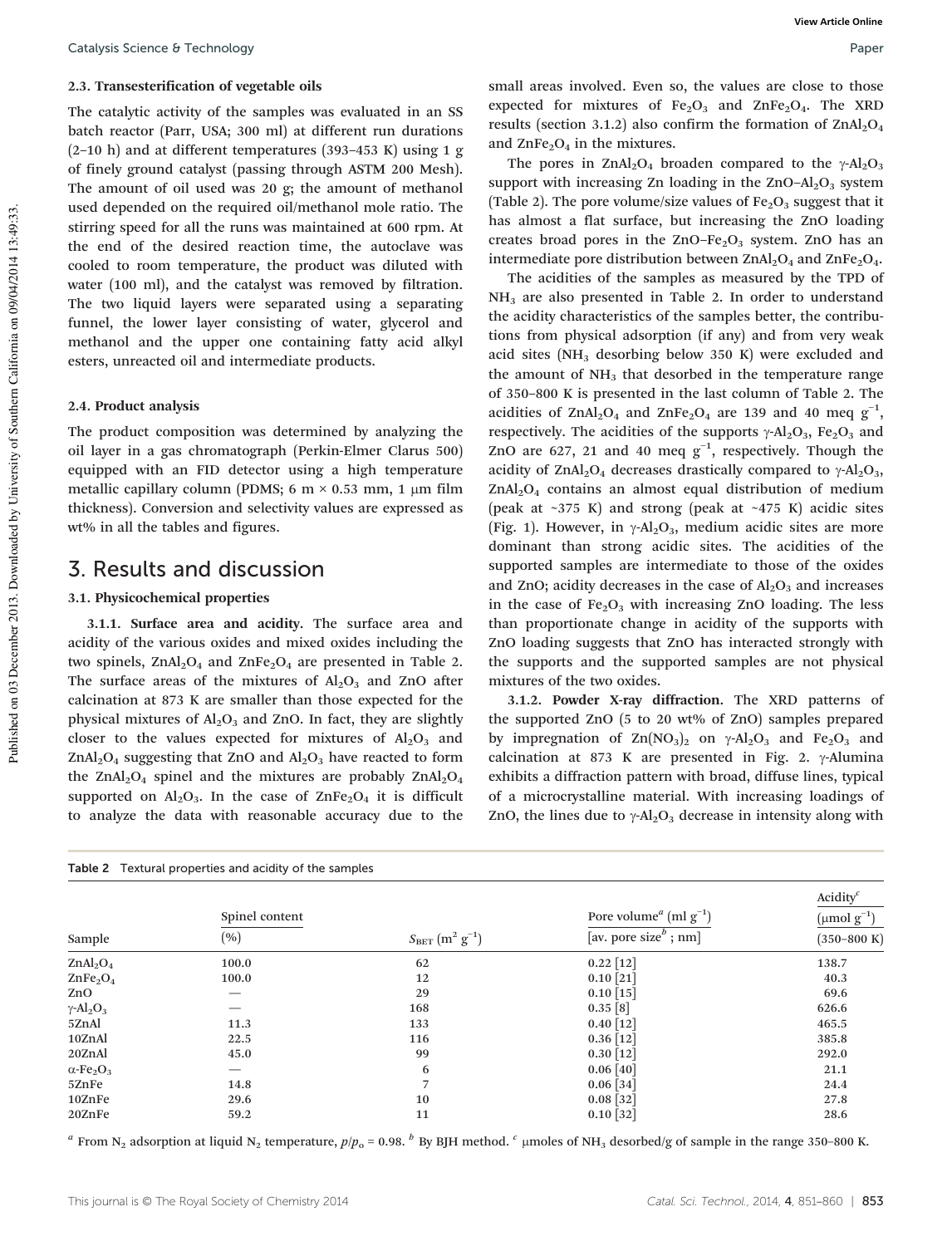

Fig. 1 NH<sub>3</sub>-TPD of (A)  $ZnO-Al<sub>2</sub>O<sub>3</sub>$  with different ZnO loadings and ZnAl<sub>2</sub>O<sub>4</sub>; and (B) ZnO–Fe<sub>2</sub>O<sub>3</sub> with different ZnO loadings and ZnFe<sub>2</sub>O<sub>4</sub>.



Fig. 2 XRD patterns of (A)  $ZnO-Al<sub>2</sub>O<sub>3</sub>$  with different ZnO loadings and  $ZnAl<sub>2</sub>O<sub>4</sub>$ ; and (B)  $ZnO-Fe<sub>2</sub>O<sub>3</sub>$  with different ZnO loadings and  $ZnFe<sub>2</sub>O<sub>4</sub>$ .

a corresponding increase in the intensity of the spinel phase. A similar behavior is also seen in the patterns of the  $Fe<sub>2</sub>O<sub>3</sub>$ supported ZnO samples (Fig. 2B). The XRD patterns of  $ZnAl<sub>2</sub>O<sub>4</sub>$  and  $ZnFe<sub>2</sub>O<sub>4</sub>$  are typical of the expected spinel phases and are in agreement with JCPDS data (78-1601 and 86-2267). All the diffraction peaks matched the reported patterns. Lines due to individual oxides were barely discernible in the patterns.

3.1.3. UV-Vis spectroscopy. The UV-Vis spectra of ZnO impregnated on  $Al_2O_3$  and  $Fe_2O_3$  along with those of ZnO,  $Al_2O_3$  and Fe<sub>2</sub>O<sub>3</sub> are presented in Fig. 3. Assignments of the



Fig. 3 UV-Vis spectra of (A) ZnO,  $Al_2O_3$ , ZnO- $Al_2O_3$  samples and  $ZnAl_2O_4$ , and (B) Fe<sub>2</sub>O<sub>3</sub>, ZnO–Fe<sub>2</sub>O<sub>3</sub> samples and ZnFe<sub>2</sub>O<sub>4</sub>.

spectral bands (Fig. 3) of the oxides and spinels based on published literature are presented in Table 3. Examining the spectra presented in Fig. 3A, a band at  $\leq$ 215 nm is seen for the  $ZnO-Al<sub>2</sub>O<sub>3</sub>$  samples, while  $ZnAl<sub>2</sub>O<sub>4</sub>$  exhibits a band at ~215 nm. A band noticed at ~250 nm in the spectra of the  $Al_2O_3$  and  $ZnO-Al_2O_3$  samples has been attributed by earlier workers to be due to electronic excitations (O 2p  $\rightarrow$  Al<sup>3+</sup> 3s).<sup>35,36</sup> Additionally, with increasing Zn content, the band at ~360 nm attributed to defect  $\text{Zn}^{2+}$  sites in  $ZnAl_2O_4$  is found to increase with Zn loading confirming the presence of increasing amounts of the spinel structure in the samples. The spectrum of ZnO shows a very strong and broad absorption below 380 nm with a peak maximum at ~360 nm. The similarity in the absorption band is presumably because the  $Zn^{2+}$  ions in ZnO and the spinel are both coordinated to  $O^{2-}$  ions.<sup>35</sup>

Increasing the spinel content in the  $ZnO-Fe<sub>2</sub>O<sub>3</sub>$  system does not considerably alter the absorption spectra due to the broad absorption of  $α$ -Fe<sub>2</sub>O<sub>3</sub> (Fig. 3B) over the entire UV-Vis region (the samples are brown-black). However, small changes are still seen. The broad absorption at ~250 nm is due to the  $O^{2-} \rightarrow Fe^{3+}$  charge transfer in  $\alpha$ -Fe<sub>2</sub>O<sub>3</sub>. The weak band at ~350 becomes broader and more intense with increasing Zn loading due to the  $O^{2-} \rightarrow Zn^{2+}$  charge transfer. Octahedral Fe<sup>3+</sup> exhibits a weak band at  $\sim$ 500 nm due to the crystal field transition which is more clearly observed in the case of  $\text{ZnFe}_2\text{O}_4$  compared to other samples of the series. Intense absorption in the visible region of  $α$ -Fe<sub>2</sub>O<sub>3</sub> is mainly due to various types of CT transitions like metal to metal charge transfer (MT) transitions ( $2Fe^{3+} \rightarrow Fe^{2+} + Fe^{4+}$ ). As Zn atoms are introduced into  $\alpha$ -Fe<sub>2</sub>O<sub>3</sub>, the decrease in the Fe–O–Fe linkages between adjacent  $Fe<sup>3+</sup>$  cations gradually reduces the intensity of the band at ~550 nm along with increasing the formation of  $\text{ZnFe}_2\text{O}_4$ .<sup>37</sup>

3.1.4. X-ray photoelectron spectroscopy. X-ray photoelectron spectroscopy (XPS) was used to further investigate  $ZnAl<sub>2</sub>O<sub>4</sub>$ , ZnFe<sub>2</sub>O<sub>4</sub>, and samples of ZnO-Al<sub>2</sub>O<sub>3</sub> and ZnO-Fe<sub>2</sub>O<sub>3</sub> with different ZnO loadings. The Zn  $2p_{3/2}$  core level (XPS) and Zn LMM transitions (XAES) of the ZnO–Al<sub>2</sub>O<sub>3</sub> and ZnO–Fe<sub>2</sub>O<sub>3</sub> samples are presented in Fig. 4. Though the 2p core level binding energy (BE) of Zn is insensitive to different chemical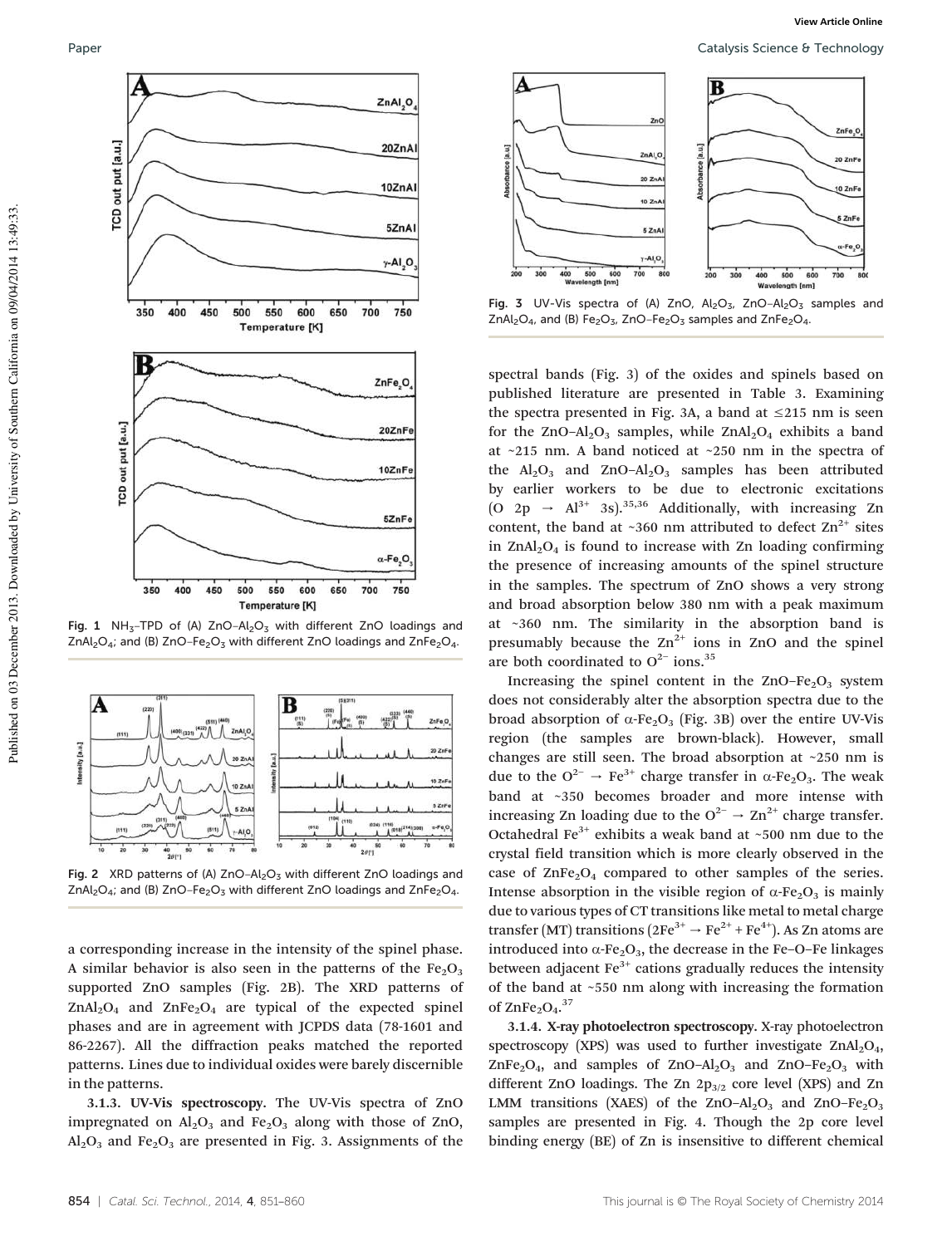Table 3 Assignment of the major bands in the UV-Vis spectra (Fig. 3) of spinels and oxides

|                                  | Absorption maxima <sup><math>a</math></sup> |                                                                                                                            |              |  |  |
|----------------------------------|---------------------------------------------|----------------------------------------------------------------------------------------------------------------------------|--------------|--|--|
| Sample                           | (nm)                                        | Assignment/geometry                                                                                                        | Reference(s) |  |  |
| ZnAl <sub>2</sub> O <sub>4</sub> | $215 - 225(s)$<br>~360                      | Filled O 2p orbitals $\rightarrow$ empty A l3s orbitals<br>Filled O 2p $\rightarrow$ empty Zn 4s orbitals (due to defects) | $[34,35]$    |  |  |
| $\text{ZnFe}_2\text{O}_4$        | $\sim$ 275, $\sim$ 360(b)<br>$400 - 700(b)$ | Ligand to metal and L $\rightarrow$ M charge transfer for Oh Fe <sup>3+</sup>                                              | [36]         |  |  |
| $Al_2O_3$                        | $215 - 225(b)$                              | Filled O 2p orbitals $\rightarrow$ empty A l3s orbitals                                                                    | $[34,35]$    |  |  |
| Fe <sub>2</sub> O <sub>3</sub>   | 250(b)<br>~350, ~500 and ~550               | $Q^{2-}$ to Fe <sup>3+</sup> charge transfer Metal to metal charge transfer                                                | $[36]$       |  |  |
| ZnO                              | $200 - 400(b)$                              | Filled O 2p $\rightarrow$ empty Zn 4s orbitals                                                                             | $[34,35]$    |  |  |

*a* Letters in brackets refer to nature of the absorption lines: s, strong and b, broad.

**Zn LMM Transition** Zn  $2p_{1/2}$  Spectra ZnO-Al<sub>2</sub>O<sub>3</sub> Catalysts ZnC ZnAI<sub>.O.</sub>  $20 \text{ ZnAl}$ ۸ 10 ZnAl units.]  $5 \text{ ZnAl}$ CPS [arb. ZnO-Fe<sub>,O,</sub> Catalysts  $ZnC$ municip 20 ZnFe Whingwhill 10 ZnFe MANNAM 1024 1022 1020 1018 985  $987$ 989 991 995 993 **Binding Energy [eV]** Kinetic Energy [eV]

Fig. 4 Zn 2p<sub>3/2</sub> XP spectra (left panels) and Zn LMM transitions from XAES (right panels) of  $ZnO-Al<sub>2</sub>O<sub>3</sub>$  and  $ZnAl<sub>2</sub>O<sub>4</sub>$  (top panels), and  $ZnO-Fe<sub>2</sub>O<sub>3</sub>$  catalysts and  $ZnFe<sub>2</sub>O<sub>4</sub>$  (bottom panels). In top and bottom panels, the XPS of Zn  $2p_{3/2}$  (left panels) and XAES of Zn LMM transitions (right panels) of the ZnO samples are also presented for comparison.

states, its modified Auger parameter  $(\alpha)$  derived from the Zn  $2p_{3/2}$  BE and Zn LMM Auger lines differentiates the  $\text{Zn}^{2+}$  and Zn<sup>0</sup> states.<sup>37</sup> From Table 4, the  $\alpha$  values of all the catalysts prepared are ~2009  $\pm$  1 eV, characteristic of Zn<sup>2+</sup> ions.<sup>38</sup> The full width at half maximum (FWHM) value for the Zn  $2p_{3/2}$ peak of ZnO is lowest due to its unique –O–Zn– environment compared to all the catalysts presented in Table 4 and therefore, in the other catalysts, the  $Zn^{2+}$  ions should be

Table 4 Binding energies (in eV) of Zn in  $ZnO-Al<sub>2</sub>O<sub>3</sub>$  and  $ZnO-Fe<sub>2</sub>O<sub>3</sub>$ ,  $ZnAl<sub>2</sub>O<sub>4</sub>$  and  $ZnFe<sub>2</sub>O<sub>4</sub>$  (values in parentheses are the FWHM of the peaks in eV)

|                                  | Zn $2p_{3/2}^a$   | $Zn$ LMM <sup>c</sup> | Auger parameter, $\alpha$ |  |
|----------------------------------|-------------------|-----------------------|---------------------------|--|
| Sample                           | eV                | eV                    | eV                        |  |
| 5ZnAl                            | $1021.0(3.8^{b})$ | 987.7                 | 2008.7                    |  |
| 10ZnAl                           | 1021.6(3.1)       | 987.8                 | 2009.4                    |  |
| 20ZnAl                           | 1021.8(2.6)       | 987.8                 | 2009.6                    |  |
| ZnAl <sub>2</sub> O <sub>4</sub> | 1021.4(2.7)       | 987.9                 | 2009.3                    |  |
| ZnO                              | 1021.5(2.0)       | 988.5                 | 2010.0                    |  |
| 5ZnFe                            | 1021.5(2.3)       | 989.2                 | 2010.7                    |  |
| 10ZnFe                           | 1021.4(2.0)       | 989.2                 | 2010.6                    |  |
| 20ZnFe                           | 1021.3(2.1)       | 989.2                 | 2010.5                    |  |
| $\text{ZnFe}_2\text{O}_4$        | 1021.4(2.0)       | 989.0                 | 2010.4                    |  |
|                                  | $\mathbf{r}$      |                       |                           |  |

*a* Binding energy. *<sup>b</sup>* Full width at half maximum. *<sup>c</sup>* Kinetic energy.

present in spinel or supported spinel phase where different environments around Zn are possible as evidenced by the XRD results (section 3.1.2.). With increasing loadings of ZnO in both the systems, the difference in environment vanishes until it reaches stoichiometric spinel composition. Moreover, at lower loadings of ZnO, the spinels might be present as smaller crystallites and this may be the reason for the higher FWHM values. A Zn LMM transition is observed at the kinetic energy of 987.8  $\pm$  0.1 eV for ZnO-Al<sub>2</sub>O<sub>3</sub>, at 989.0  $\pm$  0.1 eV for ZnO–Fe<sub>2</sub>O<sub>3</sub> and 988.5 eV for ZnO. The higher value for ZnO–Fe<sub>2</sub>O<sub>3</sub> shows that the  $Zn^{2+}$  ions in ferrite are richer in electrons than in the aluminates and ZnO. A shoulder in the Zn LMM transition at ~991 eV for the ZnO– $Al_2O_3$  samples and ~992 eV for the ZnO–Fe<sub>2</sub>O<sub>3</sub> samples is found to emerge with increasing Zn loadings in both systems. Strohmeier and Hercules<sup>32</sup> have suggested that this is due to l-s coupling of the Zn atom in the oxide environment. The l-s coupling is strongest for ZnO compared to the other catalysts.

The XP spectra in the valence band (VB) region of the ZnO-Al<sub>2</sub>O<sub>3</sub> and ZnO-Fe<sub>2</sub>O<sub>3</sub> samples are presented in Fig. 5. The main VB appearing at 11 eV and 10 eV, respectively, in the top and bottom panels in the figure is associated with Zn 3d; the Zn 3d band of ZnO appears at 10.3 eV. Note that the LMM Auger transition of Zn involves Zn 3d (L) and Zn 2p (M) electrons. In the ZnO system, the lowest valence band lies below the Zn 3d level.<sup>38</sup> Other bands at 7 eV in the top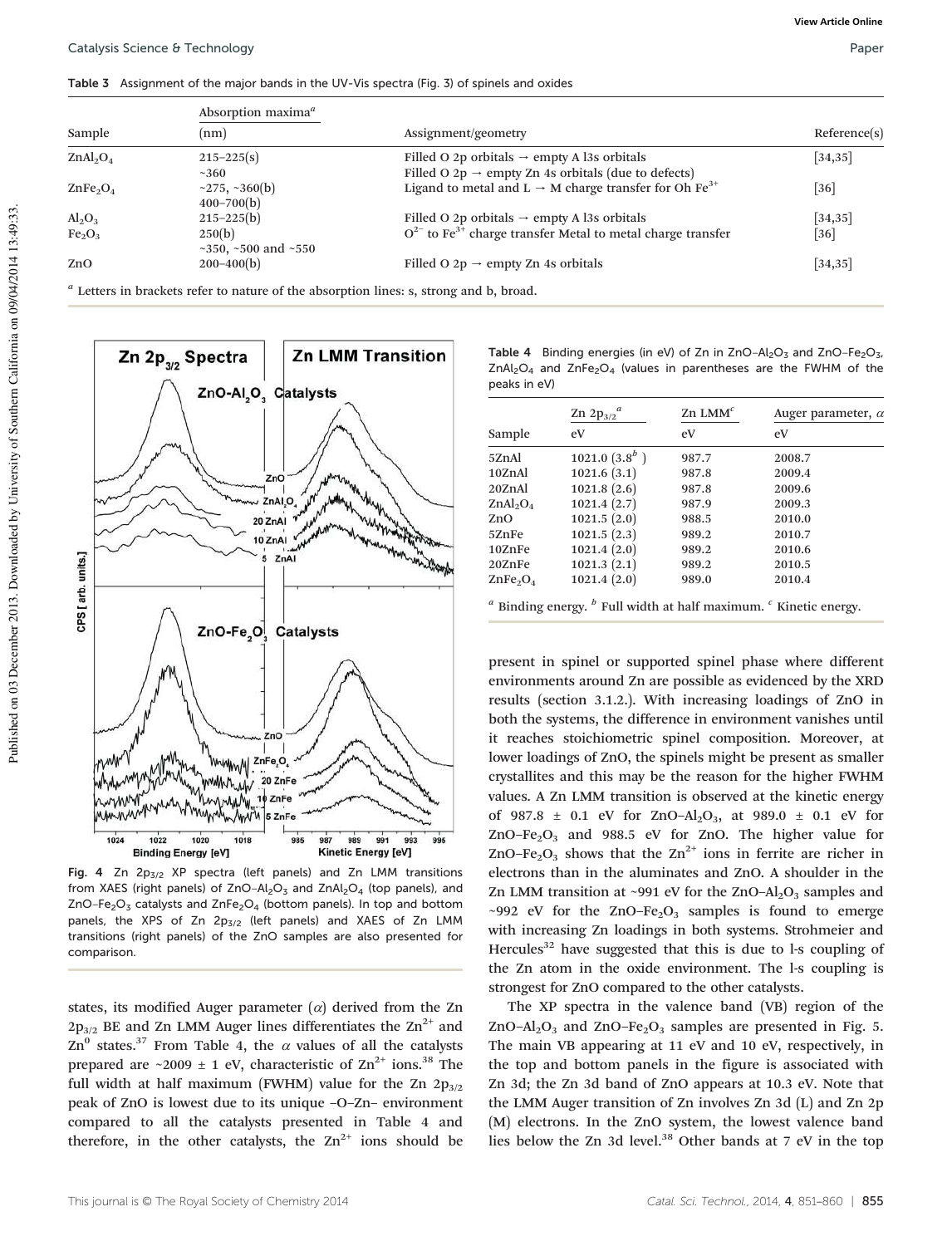

Fig. 5 Valence band (VB) spectra from XPS studies of (a)  $ZnO-Al<sub>2</sub>O<sub>3</sub>$  and (b)  $ZnO-Fe<sub>2</sub>O<sub>3</sub>$  samples with corresponding stoichiometric spinels. VB spectra of  $\gamma$ -Al<sub>2</sub>O<sub>3</sub> and Fe<sub>2</sub>O<sub>3</sub> have been rescaled (÷10) to fit in the figure.

panel and 8 eV in both panels are due to Fe 3d and O 2p levels.<sup>16</sup> Particularly, the Fe 3d band appears to be very weak in all the catalysts of the  $ZnO-Fe<sub>2</sub>O<sub>3</sub>$  system including  $\alpha$ -Fe<sub>2</sub>O<sub>3</sub> probably due to the spin-forbidden transition of Fe<sup>3+</sup> ions in the  $d^5$  configuration. The band for the O 2s orbital appears at ~23 eV for the ZnO-Al<sub>2</sub>O<sub>3</sub> samples and at ~22 eV for the  $ZnO-Fe<sub>2</sub>O<sub>3</sub>$  samples. The higher binding energy of the O 2s band of  $ZnO-Al<sub>2</sub>O<sub>3</sub>$  compared to  $ZnO-Fe<sub>2</sub>O<sub>3</sub>$  is due to the greater ionic nature of the Al–O bonds than the Fe–O bonds.39–<sup>42</sup> From the XVB spectra it is clear that the surface valence band is dominated by the Zn 3d orbitals in both systems and the intensity of the Zn 3d peak increases with increasing Zn content in both systems. From the valence band spectra, it was concluded that the Zn 3d electrons are actively involved in spinel formation for both systems and likely to take part to a major extent in the electronic excitation of the spinels  $(ZnAl<sub>2</sub>O<sub>4</sub>$  and  $ZnFe<sub>2</sub>O<sub>4</sub>$ ) and, therefore, their catalytic activity.

The XP spectra of the O 1s region of the ZnO-Al<sub>2</sub>O<sub>3</sub> and ZnO–Fe<sub>2</sub>O<sub>3</sub> samples are presented in Fig. 6. At Zn loadings of up to 20%, the O 1s peak is observed at  $531.2 \pm 0.2$  eV for ZnO–Al<sub>2</sub>O<sub>3</sub> and at 530  $\pm$  0.2 eV for Zn–Fe<sub>2</sub>O<sub>3</sub>. The O 1s peaks of adsorbed water  $(-OH<sub>2</sub>)$  and basic hydroxide  $(-OH)$ , generally observed at 533.2  $\pm$  0.1 eV and 532.2  $\pm$  0.1 eV, respectively,  $^{43,44}$ are also seen in the spectra (Fig. 6B).

These peaks are, however, relatively less intense in the  $ZnO-Al<sub>2</sub>O<sub>3</sub>$  samples which may be due to a relatively small BE difference between the basic hydroxide group and the main O 1s peak from the  $Al_2O_3$  support. From Fig. 6B, it is



Fig. 6 O 1s spectra from XPS studies of (A)  $ZnO-Al<sub>2</sub>O<sub>3</sub>$  and (B)  $ZnO-Fe<sub>2</sub>O<sub>3</sub>$  with their corresponding stoichiometric spinels. The O 1s spectrum of ZnO is also given in the figure for comparison.

clear that the intensity of the peaks due to adsorbed water and the basic hydroxide group decreases as the spinel phase increases. This might be due to the hydrophobic nature of the stoichiometric spinels.

3.1.5. IR spectroscopy in DRIFT mode. The IR spectra in DRIFT mode for the spinels were recorded at a sample temperature of 673 K under a nitrogen atmosphere, in order to avoid interference from –OH vibrations due to moisture, and are presented in Fig. 7. As the evolution of the spinel phase with increasing ZnO loadings was clearly observed by XRD, UV-Vis and XPS spectra, we concentrated on the –OH group region (4000-3000  $cm^{-1}$ ) of the IR spectra to understand the nature of the surface hydroxyl groups in the spineltype oxides in the present study. For  $\gamma$ -Al<sub>2</sub>O<sub>3</sub> (Fig. 7A), three distinct bands were observed around 3728, 3678 and 3560  $cm^{-1}$ in the "–OH" region. The first peak corresponds to terminal –OH groups mainly located on octahedrally coordinated  $Al<sup>3+</sup>$ and the other two distinct bands were assigned to bridging -OH and triply-bridging  $-OH<sup>45</sup>$  A new band appearing at ~3680 cm<sup>-1</sup> (ZnAl<sub>2</sub>O<sub>4</sub>) is due to hydroxyl groups on the tetrahedrally coordinated  $Zn^{2+}$  with increasing Zn wt% loadings into the alumina.<sup>46</sup> However, a new band forming at 3580 cm−<sup>1</sup> because of the merging of bands at 3678 and 3560 cm−<sup>1</sup> might be attributed to the formation of Zn containing spinels and a new bridging group, Zn–O–Al, on the surface. In the case of  $Fe<sub>2</sub>O<sub>3</sub>$ , the IR spectra in Fig. 7B exhibit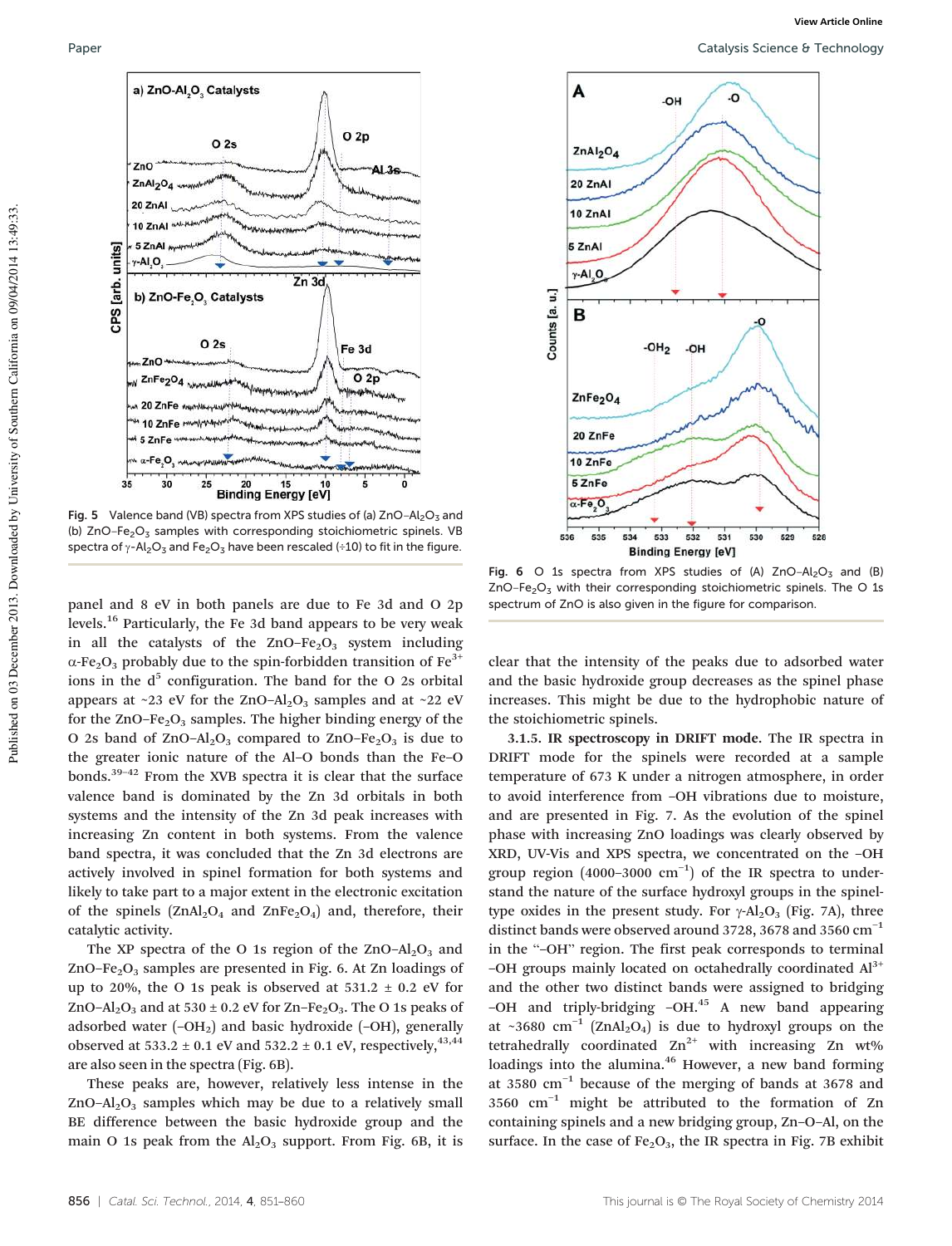

Fig. 7 DRIFT IR spectra of (A) ZnO,  $Al_2O_3$ , ZnO- $Al_2O_3$  samples and ZnAl<sub>2</sub>O<sub>4</sub>, and (B) Fe<sub>2</sub>O<sub>3</sub>, ZnO-Al<sub>2</sub>O<sub>3</sub> samples and ZnFe<sub>2</sub>O<sub>4</sub>.

multiple bands due to different types of –OH groups. The bands at 3660 and 3675 cm−<sup>1</sup> are attributed to the hydroxyl groups on octahedral Fe<sup>3+</sup>. A weak band at ~3719 cm<sup>-1</sup> due to non vacant or near cation vacancy is observed for the terminal -OH group which lies on tetrahedral  $Fe^{3+}$  like pure  $Fe_2O_3$ .<sup>46</sup> The bands for the bridging and triply bridging –OH group appear at ~3550 cm<sup>-1</sup> and at ~3450 cm<sup>-1</sup> (a broad peak), respectively.<sup>46</sup> Similar to the  $ZnAl_2O_4$  samples, the intensity of the band at ~3680 cm−<sup>1</sup> increases with increasing ZnO content due to the newly formed –OH groups on tetrahedral  $\text{Zn}^{2+}$ . Consequently, in  $ZnAl<sub>2</sub>O<sub>4</sub>$  and  $ZnFe<sub>2</sub>O<sub>4</sub>$ , the intensity of the various hydroxyl groups decreases with increasing ZnO percentage *i.e.* the formation of the spinel phase. This indicates the formation of new hydrophobic sites on the spinel type oxide surface.

### 3.2. Studies on transesterification of vegetable oils

Evaluation of the catalytic activity of the different ZnO loaded  $Al_2O_3$  and Fe<sub>2</sub>O<sub>3</sub> samples in the transesterification of vegetable oils with methanol was carried out in a SS batch reactor using three different vegetable oils; sunflower, Jatropha and waste oil.

The transesterification activities of the supported spinel catalysts are given in Fig. 8. The conversion of sunflower oil (triglycerides, TG) and the individual selectivity for the intermediates, the di and monoglycerides (DG and MG), and the final product FAME are presented in the figures as a function of % ZnO loading. The last point in the figures is for the stoichiometric spinel prepared by the coprecipitation method. It can be seen that activity increases linearly with ZnO content, the linearity being higher in the case of the  $ZnO-Fe<sub>2</sub>O<sub>3</sub>$  samples. In the case of the pure spinels, the (nearly) only product of the reaction is a mixture of fatty acid methyl esters (FAME). The other expected products, *viz.* the diglycerides (DG) and monoglycerides (MG) were together less than 0.5 wt% in the product. More of these intermediates, especially the MG, are found in the case of the less active samples. However, the amounts of these compounds are less



Fig. 8 Influence of ZnO loading on transesterification activity of [A]  $ZnO-Al<sub>2</sub>O<sub>3</sub>$  samples: (a) sunflower oil, (b) waste cooking oil and (c) Jatropha oil (conditions: catalyst, 1 g; 453 K; oil, 20 g; MeOH/oil (mole), 9; run duration, 10 h). [B]  $ZnO-Fe<sub>2</sub>O<sub>3</sub>$  samples: (a) sunflower oil, (b) waste cooking oil and (c) Jatropha oil (conditions: catalyst, 1 g; 453 K; oil, 20 g; MeOH/oil (mole), 9; run duration, 10 h).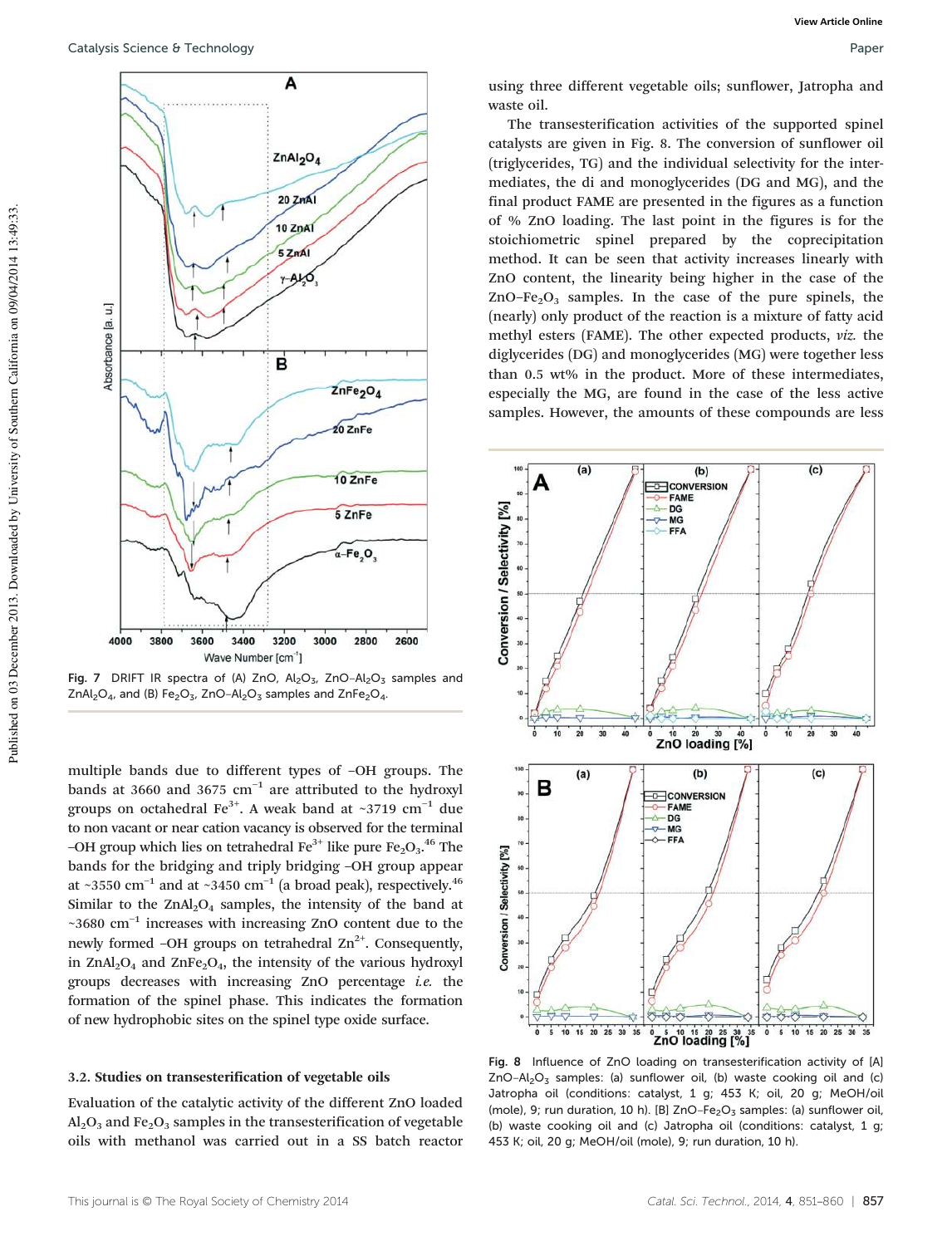than 4% in all the products. It appears from these studies that the Zn spinel phase is mainly responsible for the activity of these calcined mixed oxides. The imaginary lines drawn in Fig. 8 clearly indicate that the transesterification activity is better for 5, 10 and 20% loadings of ZnO of ZnO–Fe<sub>2</sub>O<sub>3</sub> samples than for the  $ZnO-Al<sub>2</sub>O<sub>3</sub>$  samples. Both the catalysts can be used for at least 5 cycles without noticeable loss in activity and can be used for a fixed bed run of at least 48 hours, according to our present study. The detailed results of the transesterification activity studies on the  $\text{ZnFe}_2\text{O}_4$  spinel catalyst with other spinel catalysts is discussed elsewhere.<sup>33</sup>

#### 3.3. Structure–activity correlations

The characterization studies reported earlier revealed the formation of spinel-type phases in the samples, making them essentially spinels supported on  $\text{Al}_2\text{O}_3$  and Fe<sub>2</sub>O<sub>3</sub>. The XRD studies revealed the formation of increasing amounts of the spinel species with increasing Zn-loading, while UV-Vis and XPS studies also provided indirect evidence for the formation of the spinel phases. The information on the surface hydroxyl groups of the mixed spinel-type oxides in the present study with XPS (O 1s region) and DRIFT-IR studies revealed the creation of hydrophobic sites with increasing ZnO content. Indeed, these hydrophobic sites facilitate the rapid adsorption of TG, which is also hydrophobic.<sup>47</sup>

Plots of the amount of Zn loaded in the  $ZnO-Al<sub>2</sub>O<sub>3</sub>$  and  $ZnO-Fe<sub>2</sub>O<sub>3</sub>$  samples *vs.* their catalytic activity, relative bulk spinel content (as established by intensity of the 311 peak in XRD) and relative intensity of Zn 2p measured by XPS are presented in Fig. 9. Nearly linear relationships between Zn-loading, spinel-content, surface Zn-intensity (XPS) and activity (sunflower oil conversion) are noticed (Fig. 9) confirming the role of the spinel phase in the catalytic activity. Relative intensity values (XRD and XPS) were calculated with respect to the stoichiometric spinels prepared by the co-precipitation method (the last point in the figures). In the case of the  $ZnO-Fe<sub>2</sub>O<sub>3</sub>$  samples the relative surface Zn concentrations from XPS more closely follow the transesterification activity than that for the  $ZnO-Al<sub>2</sub>O<sub>3</sub>$  samples, suggesting a direct involvement of the spinel phase in the activity of the former compared to the later. From the characterization studies, it is clear that the  $ZnO-Al<sub>2</sub>O<sub>3</sub>$  catalysts are highly porous with a



Fig. 9 Relationships between ZnO loading, transesterification activity, relative spinel-content from XRD peak (311) intensity and relative intensity of Zn 2p peak in XPS for (A)  $ZnO-Al<sub>2</sub>O<sub>3</sub>$  and (B)  $ZnO-Fe<sub>2</sub>O<sub>3</sub>$ (conditions: catalyst, 1 g; 453 K; sunflower oil, 20 g; MeOH/oil (mole), 9; run duration, 10 h).

high surface area and  $ZnO-Fe<sub>2</sub>O<sub>3</sub>$  catalysts are almost flat with a low surface area. Therefore the higher transesterification activity of the  $ZnO-Al<sub>2</sub>O<sub>3</sub>$  catalysts than that expected from the surface Zn concentrations must be due to the higher surface area and porous nature of them; on the other hand, the activity of the  $ZnO-Fe<sub>2</sub>O<sub>3</sub>$  catalysts can be attributed to the surface concentrations of  $\text{Zn}^{2+}$  ions.

The activity of the different oxides and the two spinels are compared (on a wt and area basis) in Table 5. The conversions recorded on the two spinels,  $ZnAl<sub>2</sub>O<sub>4</sub>$  and  $ZnFe<sub>2</sub>O<sub>4</sub>$ , at a run time of 10 h are similar, being about 100%. However, their activities are different when they are calculated on an area basis. There is no direct relationship of surface area and acidity with the transesterification activity as can be seen in Table 5. Comparing the specific activities calculated on a surface area basis at a run time of 2 h, it is found that ZnFe<sub>2</sub>O<sub>4</sub> is much more active (191 µmol m<sup>-2</sup> h<sup>-1</sup>) than ZnAl<sub>2</sub>O<sub>4</sub> (37 µmol m<sup>-2</sup> h<sup>-1</sup>). Though the activity of ZnO is also fairly large (72 µmol m<sup>-2</sup> h<sup>-1</sup>), it is, however, found to leach into the reaction medium during the reaction, and hence is not suitable as a catalyst. It is interesting to point out here that the specific activities of  $ZnAl<sub>2</sub>O<sub>4</sub>$ ,  $ZnFe<sub>2</sub>O<sub>4</sub>$  and ZnO for

|                                          | Table 5 Comparison of activity of different spinels and oxides |                                                       |                                        |                |                                                                                       |     |
|------------------------------------------|----------------------------------------------------------------|-------------------------------------------------------|----------------------------------------|----------------|---------------------------------------------------------------------------------------|-----|
|                                          | Surface area <sup>a</sup><br>$(m^2 g^{-1})$                    | Acidity $\mu$ mol $g^{-1}$<br>$(350 - 800 \text{ K})$ | Activity (% conversion)<br>at run time |                | Specific activity <sup>b</sup> (µmol m <sup>-2</sup> h <sup>-1</sup> )<br>at run time |     |
| Sample                                   |                                                                |                                                       | 10 <sub>h</sub>                        | 2 <sub>h</sub> | 10 <sub>h</sub>                                                                       | 2 h |
| ZnAl <sub>2</sub> O <sub>4</sub>         | 62                                                             | 138.7                                                 | 100                                    | 20             | 35                                                                                    | 37  |
| ZnFe <sub>2</sub> O <sub>4</sub>         | 12                                                             | 40.3                                                  | 100                                    | 21             | 190                                                                                   | 191 |
| ZnO                                      | 29                                                             | 69.6                                                  | 98                                     | 17             | 79                                                                                    | 72  |
| $\gamma$ -Al <sub>2</sub> O <sub>3</sub> | 168                                                            | 626.6                                                 |                                        |                | 0.2                                                                                   |     |
| $\alpha$ -Fe <sub>2</sub> O <sub>3</sub> | 6                                                              | 21.1                                                  |                                        |                | 33                                                                                    | 38  |

 $^a$  From N<sub>2</sub> adsorption, using BET equation.  $^b$  TG converted per mol per unit surface area per gram of catalyst (conditions: catalyst, 1 g; 453 K; sunflower oil, 20 g; MeOH/oil (mole), 9).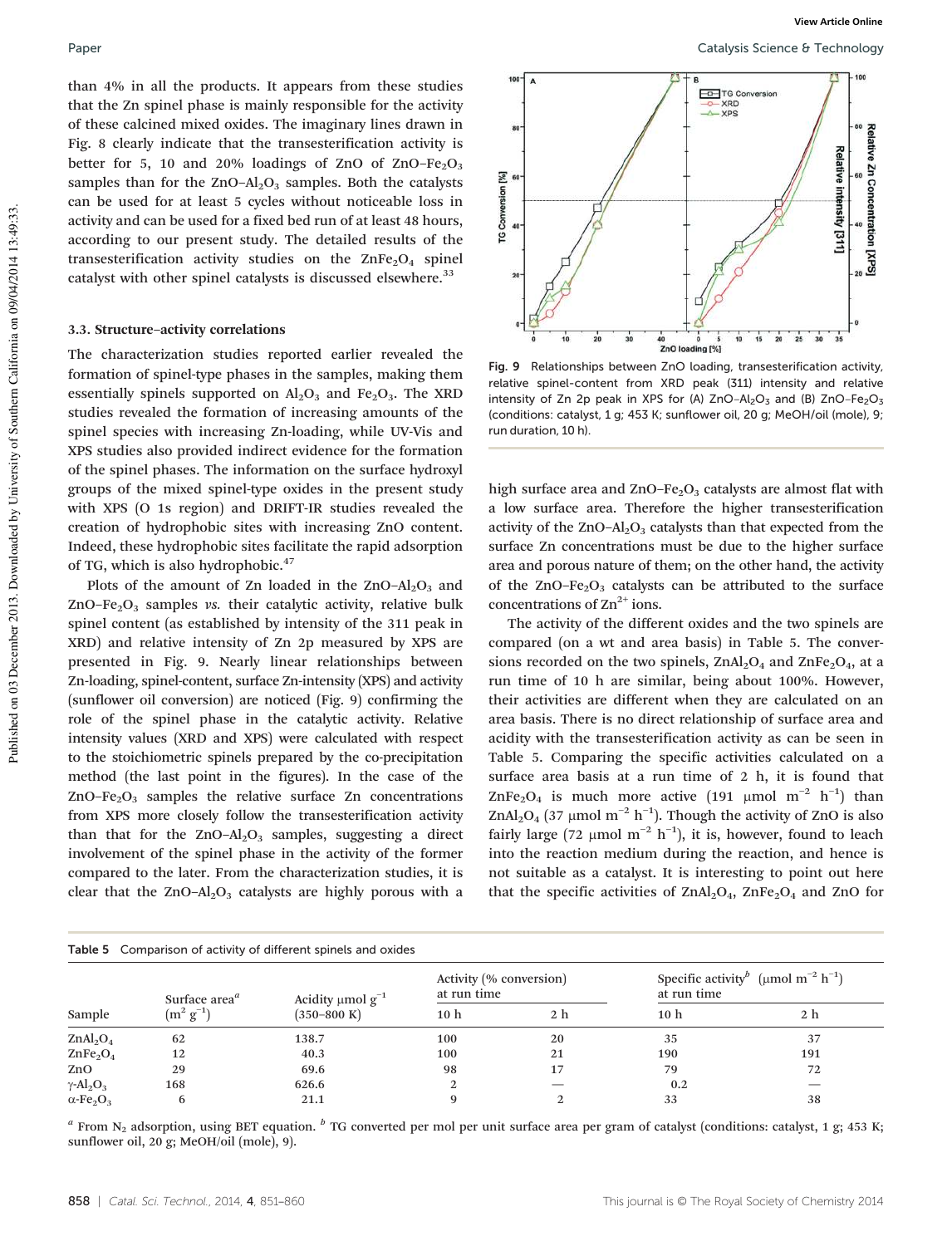

Fig. 10 The linear relationship of Zn LMM (XAES) transitions with the specific transesterification activities of ZnAl<sub>2</sub>O<sub>4</sub>, ZnO and ZnFe<sub>2</sub>O<sub>4</sub>. The inset shows the corresponding Zn LMM transitions of  $ZnAl<sub>2</sub>O<sub>4</sub>$ , ZnO and  $ZnFe<sub>2</sub>O<sub>4</sub>$ .

the transesterification reaction increase in the same order of Zn LMM values, *i.e.*, the electron density on  $\text{Zn}^{2+}$  ions ( $\text{ZnAl}_2\text{O}_4$  $(987.7 \pm 0.1 \text{ eV}) <$  ZnO  $(988.5 \text{ eV}) <$  ZnFe<sub>2</sub>O<sub>4</sub>  $(990 \pm 0.1 \text{ eV})$ , section 3.1.4.) (see, Fig. 10). The activities of the pure oxides are much lower, sunflower oil conversion being 9 and 2% at 10 h, respectively, over  $Fe<sub>2</sub>O<sub>3</sub>$  and  $Al<sub>2</sub>O<sub>3</sub>$ , though due to the low surface area of  $Fe<sub>2</sub>O<sub>3</sub>$ , its specific activity is, however, large  $(35 \mu mol m^{-2} h^{-1}).$ 

Activation energy values based on biodiesel conversion gave an  $E_a$  value of 14.5 kcal mol<sup>-1</sup> for ZnAl<sub>2</sub>O<sub>4</sub> and 14 kcal mol<sup>-1</sup> for  $\text{ZnFe}_2\text{O}_4$  for sunflower oil (Fig. S1, in ESI†) suggesting the absence of diffusion effects under the experimental conditions used. Similar values have been reported by earlier workers for the acid catalyzed transesterification of vegetable oils.<sup>48</sup> This further proves that the  $ZnFe<sub>2</sub>O<sub>4</sub>$  surface more considerably reduces the activation energy of the reaction than  $ZnAl<sub>2</sub>O<sub>4</sub>$  even though it has a flat surface and lower surface area as it has the electron rich Zn-ions.

## 4. Conclusions

The studies herein reveal that when  $\text{Zn}(\text{NO}_3)_2$  is impregnated on  $Al_2O_3$  and Fe<sub>2</sub>O<sub>3</sub> and calcined at 873 K, crystalline spinel phases of  $ZnAl<sub>2</sub>O<sub>4</sub>$  and  $ZnFe<sub>2</sub>O<sub>4</sub>$  are readily formed on the surface. Both  $ZnAl<sub>2</sub>O<sub>4</sub>$  and  $ZnFe<sub>2</sub>O<sub>4</sub>$  are active in the transesterification of vegetable oils (sunflower, Jatropha and waste cooking oils). A linear relationship between Zn-spinel

content and transesterification activity is obtained for the supported catalysts. XVB (X-ray valence band) studies reveal that the surface valence bands of the two spinels are dominated by Zn 3d orbitals and the intensity of the Zn 3d peak increases with increasing Zn content in the supported samples; this suggests that Zn 3d electrons are likely to take part to a major extent in the electronic excitation of the spinels  $(ZnAl<sub>2</sub>O<sub>4</sub>$  and  $ZnFe<sub>2</sub>O<sub>4</sub>$  during the reaction and, presumably therefore, their transesterification activity. The electron densities of Zn-ions play a crucial role in the activity of the examined spinel samples.

# Acknowledgements

The authors thank Head, NCCR, IIT Madras and DST, New Delhi.

# Notes and references

- 1 Z. Helwani, M. R. Othman, N. Aziz, J. Kim and W. J. N. Fernando, *Appl. Catal., A*, 2009, 363, 1–10.
- 2 M. Di Serio, R. Tesser, L. Pengmei and E. Santacesaria, *Energy Fuels*, 2008, 22, 207–217.
- 3 G. R. Peterson and W. P. Scarrah, *J. Am. Oil Chem. Soc.*, 1984, 61, 1593–1597.
- 4 E. Lotero, Y. Liu, D. E. Lopez, K. Suwannakaran, D. A. Bruce and J. G. Goodwin Jr., *Ind. Eng. Chem. Res.*, 2005, 44, 5353–5363.
- 5 D.-W. Lee, Y.-M. Park and K.-W. Lee, *Catal. Surv. Asia*, 2009, 13, 63–77.
- 6 R. Stern, G. Hillion, J.-J. Rouxel and S. Leporq, *US Pat.* 5908946, 1999, to Institut Francais du Petrole.
- 7 L. Bournay, G. Hillion, P. Boucot, J.-A. Chodorge, C. Bronner and A. Forestiere, *US Pat.* 6878837, 2005, to Institut Francais du Petrole.
- 8 W. R. Cares and J. W. Hightower, *J. Catal.*, 1971, 23, 193–203.
- 9 F. L. Peltier, P. Chaumette, J. Saussey, M. M. Bettahar and J. C. Lavalley, *J. Mol. Catal. A: Chem.*, 1998, 132, 91–100.
- 10 R. Roesky, J. Weiguny, H. Bestgen and U. Dingerdissen, *Appl. Catal., A*, 1999, 176, 213–220.
- 11 H. Grobowska, W. Mista, J. Trawczycz and M. Zawadzki, *Appl. Catal., A*, 2001, 220, 207–213.
- 12 T. E. Nabarawy, A. A. Attia and M. N. Alaya, *Mater. Lett.*, 1995, 24, 319–325.
- 13 G. Aguilar-Rios, M. Valenzuela, P. Salals, M. Armendariz, P. Bosh, G. Del Toro, R. Silva, V. Bertin, S. Castillo, A. Ramirez-soliz and I. Schiftler, *Appl. Catal., A*, 1995, 127, 65–75.
- 14 X. Li, Z. Zhu, Q. Zhao and L. Wang, *J. Hazard. Mater.*, 2011, 186, 2089–2096.
- 15 L. Zhang, J. Yan, M. Zhou, Y. Yang and Y.-N. Liu, *Appl. Surf. Sci.*, 2013, 268, 237–245.
- 16 M. Vijayaraj and C. S. Gopinath, *J. Catal.*, 2006, 241, 83–95.
- 17 K. Sreekumar and S. Sugunan, *Appl. Catal., A*, 2002, 230, 245–251.